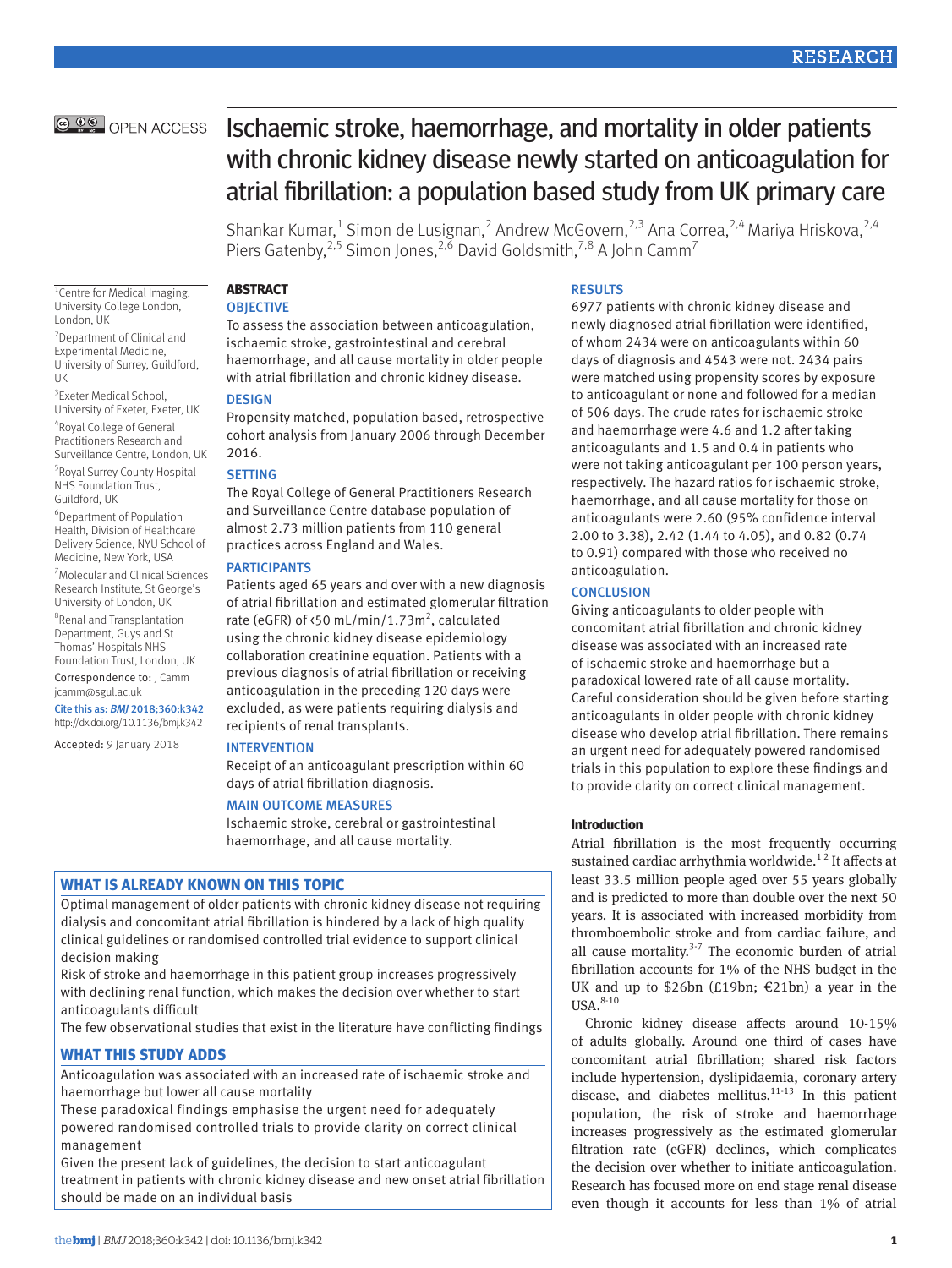fibrillation cases.<sup>14</sup> No randomised controlled trial has been performed in the patients with chronic kidney disease who are not on dialysis. The few observational studies of anticoagulation in patients with chronic kidney disease who are not on dialysis have yielded conflicting results and are hampered by modest sample size,  $14-19$  highly selected populations,  $20$  and suboptimal methods for identifying chronic kidney disease.18 21 22

Chronic kidney disease is most prevalent in older people. In the US, almost 40% of those aged over 60 years have chronic kidney disease compared with 11% in the general population.<sup>23</sup> In those aged 65 and over, atrial fibrillation affects over 20% of patients with non-dialysis chronic kidney disease and 27% of those with end stage renal disease, compared with only 6% in the general population.<sup>24 25</sup> Taken together, older patients with chronic kidney disease and atrial fibrillation are an increasing healthcare burden yet are poorly studied.

In the absence of chronic kidney disease, anticoagulation confers protection against ischaemic stroke compared with no antithrombotic agent or antiplatelet agents alone. $26$  But the net clinical benefits in chronic kidney disease are less certain given the greater risk of haemorrhage and other effects on overall survival.<sup>27</sup> Over a quarter of older patients discontinue warfarin in the first year of prescription because of perceived safety concerns.<sup>28</sup> Older people are less likely to be offered anticoagulant drugs than are their younger counterparts, based on comorbidities and other personal characteristics, such as risk of falls, rather than on the results of established clinical scoring systems.<sup>29</sup>

Only two studies, both from Canada, have reported the outcomes of anticoagulating older people with atrial fibrillation and intercurrent non-end stage chronic kidney disease, with conflicting findings.<sup>30 31</sup> The first, a population based study from Ontario, showed that anticoagulation did not prevent ischaemic stroke but was associated with a higher rate of haemorrhage and with improved survival. By contrast, data from the Alberta Kidney Disease Network showed that warfarin was associated with a significantly lower risk of a composite outcome (all cause death, ischaemic stroke, and transient ischaemic attack) at one year, with excess bleeding only seen in those with an eGFR of 60-89 ml/min/1.73 $m^2$ . Given the paucity of trial data, the conflicting outcome data from the small number of studies, and the lack of specific clinical practice guidelines in this important and frequently occurring clinical setting, we explored the association between ischaemic stroke, haemorrhage, and mortality in a large population of older patients with chronic kidney disease and newly diagnosed atrial fibrillation, some of whom were on anticoagulants.

#### **Methods**

#### Data source, study design, and ethics

We conducted this population based, retrospective, cohort study using the Royal College of General Practitioners (RCGP) Research and Surveillance Centre database, one of the oldest primary care sentinel networks, comprising nearly 2.73 million patients across 110 general practices in the UK. $32$  The network monitors data from 1.7% of all general practices in England, with ongoing patient recruitment, and is representative of the general UK population. $3233$ 

The study was tested against the Health Research Authority and Medical Research Council guidance for identifying research and was deemed to be an audit of current practice so specific ethical approval was not required. The protocol was approved by the RCGP. We adhered to the STROBE statement for reporting observational studies.<sup>34</sup>

#### Study population

The study spanned an 11 year period from 1 January 2006 to 31 December 2016. We included patients aged 65 years or older with a new diagnosis of atrial fibrillation and eGFR <50 ml/min/1.73m<sup>2</sup>, calculated using the chronic kidney disease epidemiology collaboration creatinine equation with more than one eGFR value (fig 1).<sup>35</sup> We chose this level of renal impairment to align our study with previous major phase III anticoagulation trials.<sup>36-39</sup> We excluded patients with a previous diagnosis of atrial fibrillation, those in receipt of a prescription for anticoagulation in the 120 days before diagnosis, those on chronic dialysis, and recipients of renal transplants. Atrial fibrillation was defined by Read codes $40$  from the primary care database using diagnostic and process of care codes to maximise case identification. $41$  In the UK, patients can be registered with only a single primary care provider or general practice, and records of all secondary care events are sent to the patient's general practitioner. Diagnoses are coded into the primary care record, so UK primary care records provide a robust list of a patient's diagnoses made in both primary and secondary care.



Figure 1 | Study population. AF=atrial fibrillation; eGFR=estimated glomerular filtration rate; RRT=renal replacement therapy; RCGP RSC=Royal College of General Practitioners Research and Surveillance Centre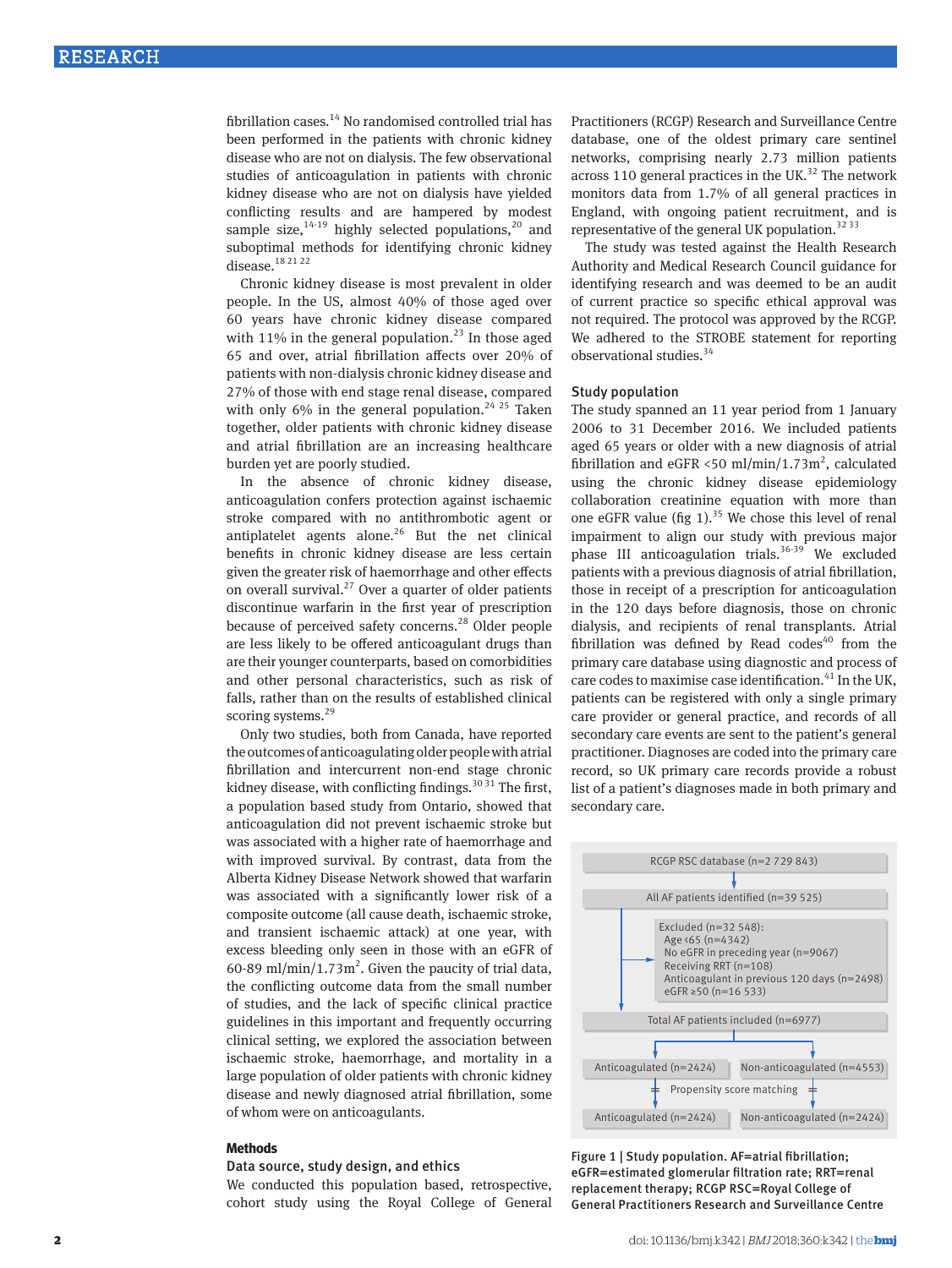

Fig 2 | Study design. Timeline showing how patients taking anticoagulants and their matched counterparts not on anticoagulants were followed in the study

## Study design

Patients on anticoagulants entered the study (the time at which outcome ascertainment began) on the day they received their first anticoagulant prescription within 60 days of their diagnosis of atrial fibrillation. Patients who received anticoagulation were propensity matched in a 1:1 ratio with those who were not anticoagulated and were alive at the time of the first dispensed prescription to their matched counterpart. To mitigate the effect of immortal time bias, the date that the patient who was not on an anticoagulant entered the study coincided with the date that they received a diagnosis of atrial fibrillation plus the time between their matched counterpart's diagnosis of atrial fibrillation and first anticoagulant prescription (fig 2).<sup>3142</sup>

#### Patient involvement

No patients were involved in setting the research question or the outcome measures, nor were they involved in developing plans for recruitment, design, or implementation of the study. No patients were asked to advise on interpretation or reporting the results. There are no plans to disseminate the results of the research to study participants or the relevant patient community.

# Exposure and outcome measures

Exposure was defined as receipt of a prescription for anticoagulants within 60 days of receiving a diagnosis of atrial fibrillation. Almost all anticoagulant prescriptions in the UK are issued from primary care and are, therefore, captured in the RCGP Research and Surveillance Centre database, except when the anticoagulant is started in hospital. The 60 day period allowed for the transfer of anticoagulant prescribing to primary care from secondary care.

Anticoagulants included vitamin K antagonists, direct oral anticoagulants, and heparin based compounds (full dose for anticoagulation). Outcomes were ischaemic stroke including transient ischaemic attack, gastrointestinal or cerebral haemorrhage, and

all cause mortality, using previously published Read codes.43 44 Unclassified strokes were combined with ischaemic strokes, an approach used in other studies, <sup>45</sup> because about 87% of all strokes have ischaemic aetiology.46 Study participants were followed for ischaemic stroke, cerebral or gastrointestinal bleeding events, and death up to 31 December 2016. We censored patients who had an interval of greater than 60 days between anticoagulant prescriptions, a timeframe that reflects the typical duration of an anticoagulant prescription issued in UK primary care. Patients who were not on anticoagulants were censored at the time of receipt of first anticoagulant prescription.<sup>30</sup>

# Statistical analysis

Data analysis was performed using R (http://www.rproject.org), version 2.15.0, and statistical significance was defined as a P value less than0.05 with two sided testing. We used propensity score matching with demographic and clinical variables to adjust for potential confounding from imbalances in clinical characteristics between patients receiving and not receiving anticoagulation. Demographic variables were age, sex, year of atrial fibrillation diagnosis, and index of multiple deprivation (IMD) decile. The IMD is derived from patient postcode and is the official national measure of deprivation. It provides a combined measure of household income, education, healthcare provision, and living environment for the UK at small spatial scales.47 Clinical variables were smoking status, eGFR, comorbidities at baseline (myocardial infarction, coronary artery disease, cardiac failure, type 2 diabetes mellitus, hypertension, history of previous stroke or transient ischaemic attack, previous cerebral or gastrointestinal bleed, peripheral artery disease), and drugs at baseline (antiplatelet agents excluding aspirin, angiotensin converting enzyme inhibitors, angiotensin II receptor blockers, lipid lowering drugs, blockers, aspirin, potassium sparing diuretics, supraventricular and ventricular antiarrhythmic agents, thiazide diuretics, calcium channel blockers, blockers, loop diuretics, insulin, metformin, cardiac glycosides).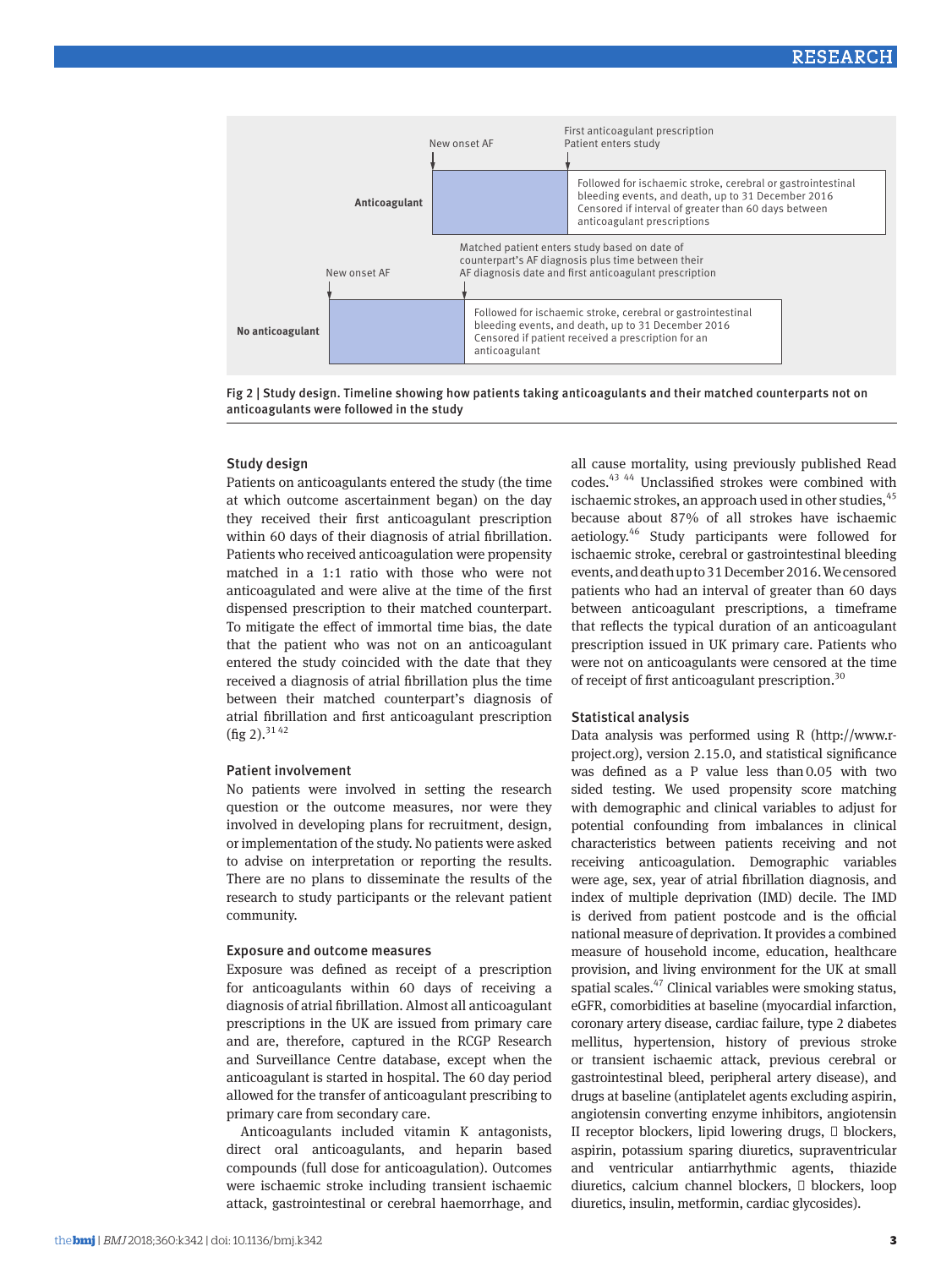Patients who received anticoagulation were matched in a 1:1 ratio with those who were not anticoagulated, and differences in clinical characteristics were assessed using standardised differences, with values <0.1 considered well balanced. We calculated the incidence of ischaemic stroke, haemorrhage, and all cause mortality per 100 person years of followup. We generated Kaplan-Meier survival curves for the outcomes of interest grouped by anticoagulation status. Cox proportion regression were reported as adjusted hazard ratios with 95% confidence intervals. Because all baseline characteristics were balanced in the propensity matched model, receipt of anticoagulation was the only independent variable in our Cox regression model.

#### Sensitivity analyses

We undertook a series of sensitivity analyses to confirm our findings. We performed an intention to treat analysis, in which we did not censor patients after starting anticoagulants, irrespective of the time interval between anticoagulant prescriptions. We repeated the analysis censoring patients at an interval of 160 days between anticoagulation prescriptions (rather than 60 days used in the primary analysis) to detect additional events after discontinuation of anticoagulation.

#### **Results**

#### Baseline characteristics of all patients

A total of 6977 patients met the inclusion criteria of being aged 65 years or older with a new diagnosis of atrial fibrillation and  $eGFR < 50$  ml/min/1.73m<sup>2</sup> (fig 1). Of these, 2424 received an anticoagulant within 60 days of diagnosis. The anticoagulants used were vitamin K antagonists (1739, 71.7%), rivaroxaban (307, 12.7%), apixaban (261, 10.8%), dabigatran (69, 2.8%) unfractionated or low molecular weight heparin (44, 1.8%), and edoxaban (4, 0.17%). The mean number of days from atrial fibrillation diagnosis to first prescription of an anticoagulant was 17.8 (range 0-59, interquartile range 2-29).

Before matching, patients prescribed anticoagulants tended to be younger (mean 81.7 years  $v$  83.2 years), female (54.7%), and not current smokers (8.6%  $v$ 12.1%), compared with those not on anticoagulants (table 1). The groups were well matched in the index of deprivation decile. Patients on anticoagulants were less likely to have previous cerebral (0.7% v 1.6%) or gastrointestinal haemorrhage  $(2.8\% v 5.1\%)$ . The mean CHA<sub>2</sub>DS<sub>2</sub>-VASc (Congestive heart failure, Hypertension, Age ≥75 years, Diabetes mellitus, previous Stroke/ transient ischaemic attack, Vascular disease, Age 65- 74 years, Sex category; age≥75 years and previous stroke carry doubled risk weight) score of 4.2 (standard deviation  $\pm$  1.2) did not differ between the groups, and the mean eGFR was also similar in patients who did and did not receive anticoagulants (38.6 v 37.4). Coronary artery disease was more frequent in the anticoagulant group (14.0%  $v$  10.2%), as was the prescription of angiotensin converting enzyme inhibitors (46.8% <sup>v</sup> 34.9%), angiotensin II receptor blockers (11.4% <sup>v</sup> 7.4%), blockers (11.4% v 7.4%), blockers (62.8%  $v$  47.2%), thiazide diuretics (23.9%  $v$  13.1%), calcium channel blockers (39.4% v 26.7%), lipid lowering agents (58.7% v 46.6%), metformin (11.1% v 7.2%), and aspirin (16.3% v 11.6%).

#### Propensity matched model

In the propensity score matched cohort of 2424 pairs, we found no major differences between the two groups (table 1). The median follow-up duration was 506 days (interquartile range 175-1131) for the 4848 patients included in the analysis. There were a total of 309 ischaemic strokes (6.4%), 79 gastrointestinal or cerebral haemorrhage events (1.6%), and 1410 all cause fatalities (29.1%). The crude rates for ischaemic stroke and haemorrhage were 4.6 and 1.2 after anticoagulation, and 1.5 and 0.4 in patients who did not take anticoagulants per 100 person years, respectively. Kaplan-Meier curves by receipt of anticoagulation for ischaemic stroke, haemorrhage, and all cause mortality are shown in figure 3. In the Cox proportion regression models, the hazard ratios for ischaemic stroke, haemorrhage and all cause mortality for patients on anticoagulants were 2.60 (95% confidence interval 2.00 to 3.38), 2.42 (1.44 to 4.05), and 0.82 (0.74 to 0.91) compared with those who received no anticoagulation.

These findings were consistent in the sensitivity analyses. In the intention to treat analysis, anticoagulation was associated with a higher hazard ratio for stroke (2.62, 2.04 to 3.46) and haemorrhage (2.46, 1.47 to 4.09), but was lower for all cause mortality (0.84, 0.75 to 0.93). Increased risk of stroke (2.59, 1.99 to 3.37) and haemorrhage (2.41, 1.44 to 34.04) and reduced risk of all cause mortality (0.83, 0.76 to 0.92) persisted when using a 160 day interval between prescriptions as a censoring event. We found no fault in the proportional hazards assumption using the method of Grambsch and Therneau.<sup>48</sup>

#### **Discussion**

In this propensity matched, population based study of older people with chronic kidney disease and new onset atrial fibrillation, we found that anticoagulation was associated with an increased rate of ischaemic stroke and haemorrhage but a lower rate of all cause mortality. The crude rates of ischaemic stroke and haemorrhage were 4.6 and 1.2 after anticoagulation and 1.5 and 0.4 in patients with no anticoagulation per 100 person years, respectively. The hazard ratios for developing ischaemic stroke, haemorrhage, and all cause mortality in the anticoagulant group were 2.60 (2.00 to 3.38), 2.42 (1.44 to 4.05), and 0.82 (0.74 to 0.91) compared with their counterparts who did not receive anticoagulants. These findings were consistent after performing several sensitivity analyses.

For the general population, overwhelming evidence from large scale randomised controlled trials supports oral anticoagulation in the context of atrial fibrillation for stroke thromboprophylaxis, and this has been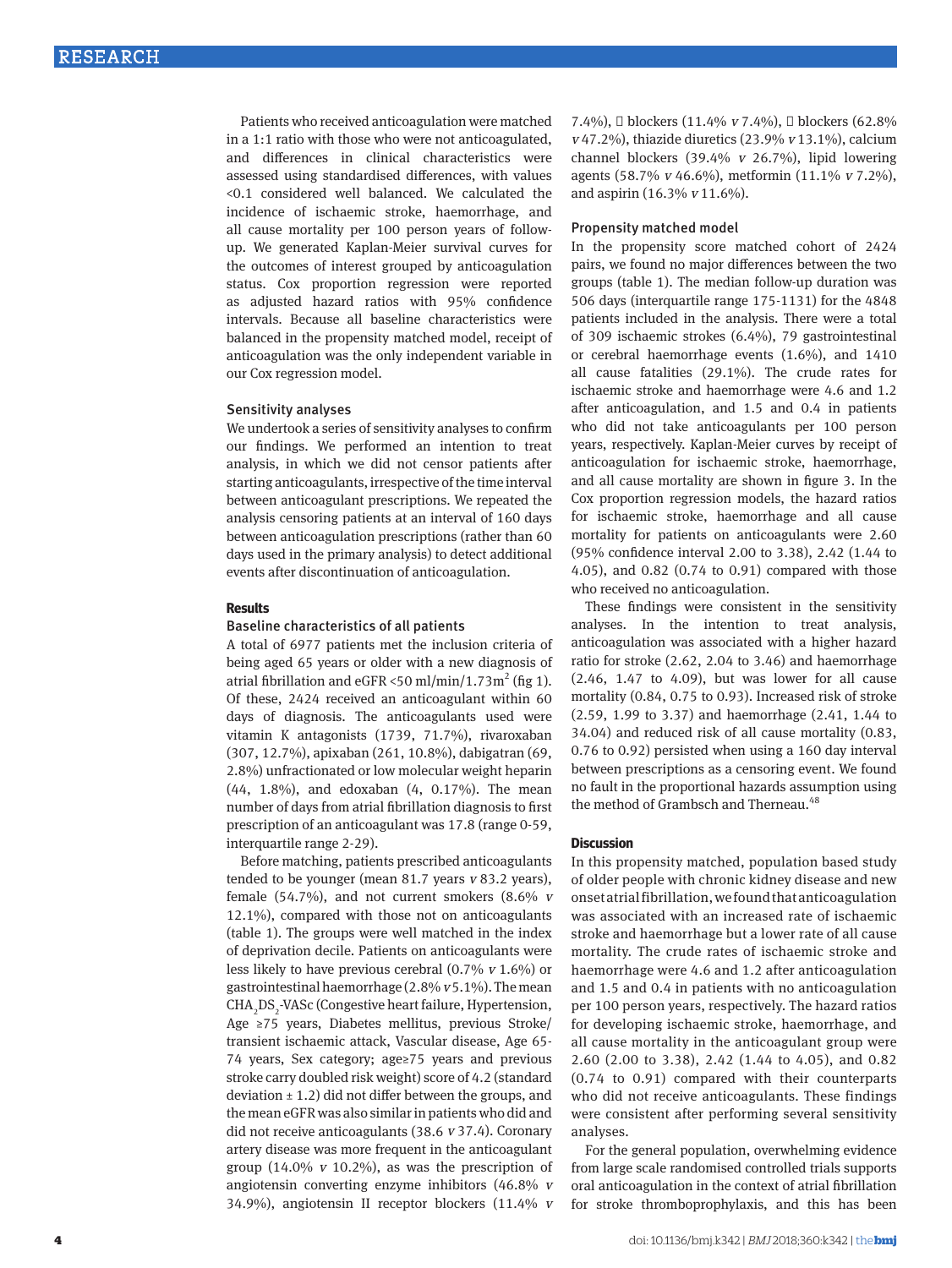Table 1 | Demographic and clinical characteristics of the study cohort before and after propensity score matching. Figures are n (%) unless otherwise stated.

|                                           | <b>Before matching</b> |                             |                                 | After matching |                             |                                        |  |
|-------------------------------------------|------------------------|-----------------------------|---------------------------------|----------------|-----------------------------|----------------------------------------|--|
|                                           | Anticoagulants         | <b>No</b><br>anticoagulants | Standardised<br>mean difference | Anticoagulants | <b>No</b><br>anticoagulants | <b>Standardised</b><br>mean difference |  |
| Total                                     | 2424                   | 4553                        |                                 | 2424           | 2424                        |                                        |  |
| Mean age (SD)                             | 81.7(7.2)              | 83.2(7.1)                   | 0.24                            | 81.7(7.2)      | 81.9(7.4)                   | 0.03                                   |  |
| Men                                       | 1098 (45.3)            | 2747 (60.3)                 | 0.11                            | 1098 (45.3)    | 1072 (44.2)                 | 0.01                                   |  |
| Women                                     | 1326 (54.7)            | 186 (40.9)                  | 0.11                            | 1326 (54.7)    | 1352 (55.8)                 | 0.01                                   |  |
| IMD decile:                               |                        |                             |                                 |                |                             |                                        |  |
| $\mathbf{1}$                              | 134 (5.5)              | 264(5.8)                    | 0.02                            | 134(5.5)       | 142(5.9)                    | 0.02                                   |  |
| $\overline{2}$                            | 162(6.7)               | 330 (7.2)                   | 0.02                            | 162(6.7)       | 176(7.3)                    | 0.02                                   |  |
| 3                                         | 186(7.7)               | 324(7.1)                    | 0.02                            | 186(7.7)       | 177(7.3)                    | 0.01                                   |  |
| 4                                         | 180(7.4)               | 421 (9.2)                   | 0.07                            | 180(7.4)       | 201(8.3)                    | 0.03                                   |  |
| 5                                         | 234(9.7)               | 459 (10.1)                  | 0.01                            | 234(9.7)       | 243 (10.0)                  | 0.00                                   |  |
| 6                                         | 214(8.8)               | 477 (10.5)                  | 0.06                            | 214(8.8)       | 221(9.1)                    | 0.00                                   |  |
| 7                                         | 282 (11.6)             | 556 (12.2)                  | 0.02                            | 282 (11.6)     | 288 (11.9)                  | 0.00                                   |  |
| $\,8\,$                                   | 330 (13.6)             | 604 (13.3)                  | 0.01                            | 330 (13.6)     | 327 (13.5)                  | 0.00                                   |  |
| 9                                         | 355 (14.6)             | 602 (13.2)                  | 0.04                            | 355 (14.6)     | 337 (13.9)                  | 0.00                                   |  |
| 10                                        | 343 (14.2)             | 502(11)                     | 0.09                            | 343 (14.2)     | 308(12.7)                   | 0.04                                   |  |
| Missing                                   | 4(0.2)                 | 14(0.3)                     | 0.04                            | 4(0.2)         | 4(0.2)                      | 0.00                                   |  |
| Smoking:                                  |                        |                             |                                 |                |                             |                                        |  |
| Active                                    | 209(8.6)               | 551 (12.1)                  | 0.15                            | 209(8.6)       | 226(9.3)                    | 0.04                                   |  |
| Former                                    | 1557 (64.2)            | 2700 (59.3)                 | 0.10                            | 1557 (64.2)    | 1555 (64.2)                 | 0.02                                   |  |
| Non-smoker                                | 630 (26.0)             | 1179 (25.9)                 | 0.00                            | 630 (26.0)     | 619(25.5)                   | 0.01                                   |  |
| Missing                                   | 28(1.2)                | 123(2.7)                    | 0.14                            | 28(1.2)        | 24(1.0)                     | 0.01                                   |  |
| Type 2 diabetes                           | 629 (25.9)             | 1075 (23.6)                 | 0.05                            | 629 (25.9)     | 598 (24.7)                  | 0.02                                   |  |
| Coronary artery disease                   | 340 (14.0)             | 465(10.2)                   | 0.11                            | 340 (14.0)     | 325(13.4)                   | 0.01                                   |  |
| History of myocardial                     | 410 (16.9)             | 823 (18.1)                  | 0.03                            | 410 (16.9)     | 432 (17.8)                  | 0.03                                   |  |
| infarction                                |                        |                             |                                 |                |                             |                                        |  |
| Hypertension                              | 1950 (80.4)            | 3522 (77.4)                 | 0.08                            | 1950 (80.4)    | 1938 (80.0)                 | 0.00                                   |  |
| Peripheral artery<br>disease              | 224(9.2)               | 463 (10.2)                  | 0.03                            | 224(9.2)       | 243(10.0)                   | 0.03                                   |  |
| Heart failure                             | 533 (22.0)             | 1107 (24.3)                 | 0.06                            | 533 (22.0)     | 552 (22.8)                  | 0.02                                   |  |
| Previous ischaemic<br>stroke or TIA       | 525(21.7)              | 1034 (22.7)                 | 0.03                            | 525(21.7)      | 532 (21.9)                  | 0.02                                   |  |
| Previous GI haemor-<br>rhage              | 67(2.8)                | 232(5.1)                    | 0.14                            | 67(2.8)        | 61(2.5)                     | 0.00                                   |  |
| Previous cerebral haem-<br>orrhage        | 18(0.7)                | 73(1.6)                     | 0.11                            | 18(0.7)        | 15(0.6)                     | 0.00                                   |  |
| eGFR $(SD)^*$                             | 38.6(9.2)              | 37.4 (9.0)                  | 0.04                            | 38.6(9.2)      | 38.4(9.4)                   | 0.04                                   |  |
| Medications:                              |                        |                             |                                 |                |                             |                                        |  |
| ACE-I                                     | 1134 (46.8)            | 1588 (34.9)                 | 0.24                            | 1134 (46.8)    | 1060 (43.7)                 | 0.05                                   |  |
| ARB                                       | 276 (11.4)             | 338 (7.4)                   | 0.12                            | 276 (11.4)     | 246 (10.1)                  | 0.04                                   |  |
| a blocker                                 | 276 (11.4)             | 338 (7.4)                   | 0.12                            | 276 (11.4)     | 246 (10.1)                  | 0.04                                   |  |
| β locker                                  | 1522 (62.8)            | 2150 (47.2)                 | 0.32                            | 1522 (62.8)    | 1453 (59.9)                 | 0.06                                   |  |
| Thiazide diuretic                         | 580 (23.9)             | 595 (13.1)                  | 0.25                            | 580 (23.9)     | 476 (19.6)                  | 0.09                                   |  |
| Loop diuretic                             | 1035 (42.7)            | 1809 (39.7)                 | 0.06                            | 1035(42.7)     | 1011(41.7)                  | 0.00                                   |  |
| CCB                                       | 955 (39.4)             | 1217 (26.7)                 | 0.26                            | 955 (39.4)     | 867 (35.8)                  | 0.08                                   |  |
| Potassium sparing<br>diuretics            | 210(8.7)               | 284(6.2)                    | 0.09                            | 210(8.7)       | 197(8.1)                    | 0.02                                   |  |
| Lipid Lowering agent                      | 1423 (58.7)            | 2121 (46.6)                 | 0.25                            | 1423 (58.7)    | 1360 (56.1)                 | 0.03                                   |  |
| Anti-platelet agents<br>excluding aspirin | 1427 (58.9)            | 2885 (63.4)                 | 0.09                            | 1427 (58.9)    | 1488 (61.4)                 | 0.06                                   |  |
| Supraventricular anti-<br>arrhythmics     | 102(4.2)               | 249(5.5)                    | 0.06                            | 102(4.2)       | 96(4.0)                     | 0.02                                   |  |
| Cardiac glycosides                        | 376 (15.5)             | 845 (18.6)                  | 0.08                            | 376 (15.5)     | 380 (15.7)                  | 0.02                                   |  |
| Ventricular<br>antiarrhythmics            | 98 (4.0)               | 226(5.0)                    | 0.05                            | 98(4.0)        | 92(3.8)                     | 0.02                                   |  |
| Metformin                                 | 269(11.1)              | 327 (7.2)                   | 0.12                            | 269(11.1)      | 226(9.3)                    | 0.05                                   |  |
| Insulin                                   | 156(6.4)               | 215 (4.7)                   | 0.07                            | 156(6.4)       | 146(6.0)                    | 0.01                                   |  |
| Aspirin                                   | 396 (16.3)             | 527 (11.6)                  | 0.13                            | 396 (16.3)     | 336 (13.9)                  | 0.05                                   |  |
|                                           |                        |                             |                                 |                |                             |                                        |  |

\*measured in mL/min/1.73m<sup>2</sup><br>ACE-l=angiotensin converting enzyme inhibitor; ARB=angiotensin II receptor blocker; CCB=calcium channel blocker; eGFR, estimated glomerular filtration rate; GI=gastrointestinal; IMD=index of<br>mu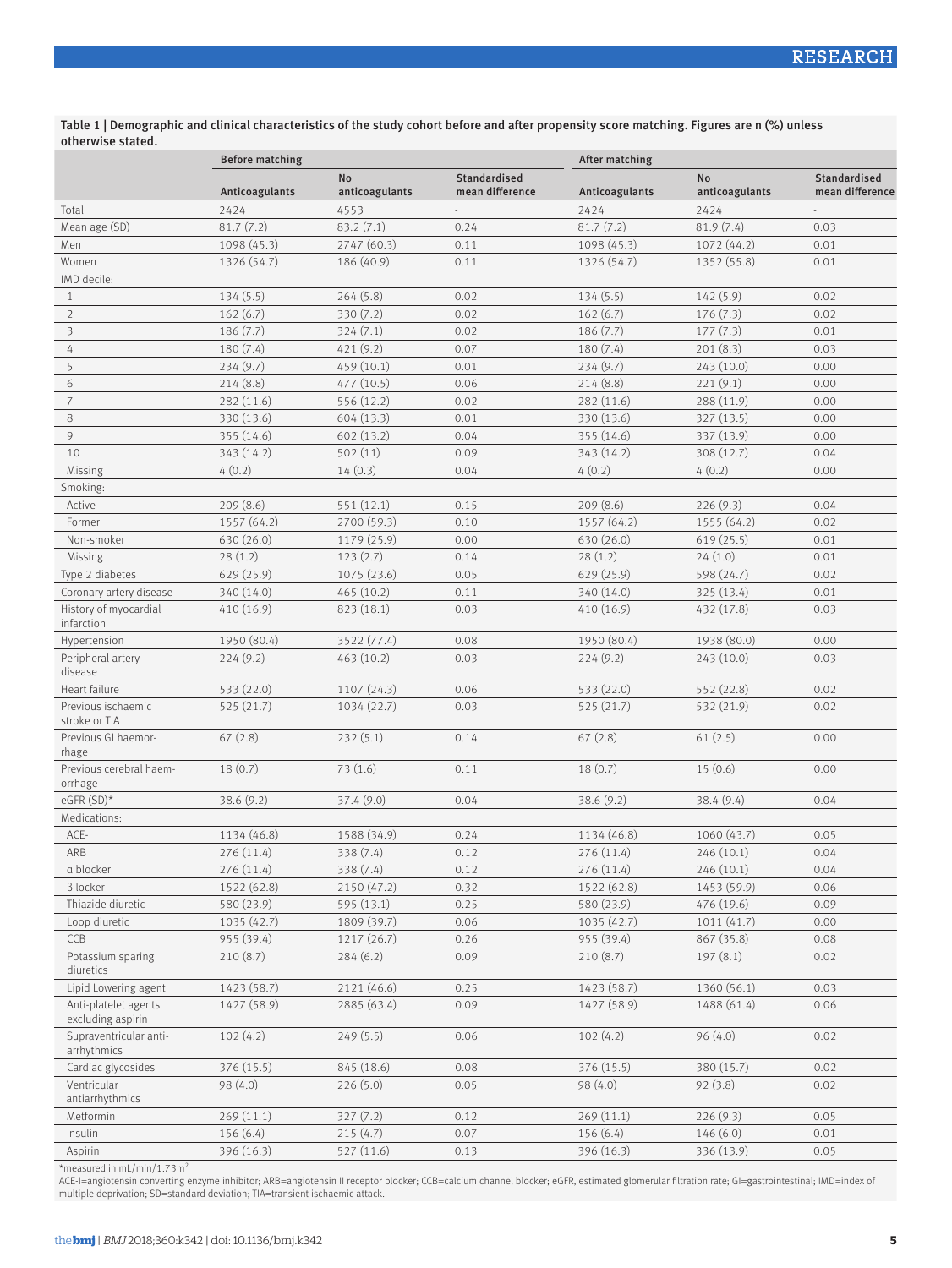

status

universally adopted in clinical practice guidelines.<sup>49</sup> 50 However, this may not apply in patients with atrial fibrillation and concurrent chronic kidney disease. Anticoagulation for atrial fibrillation in patients requiring chronic dialysis is a contentious issue, lacking convincing data from randomised controlled trials.<sup>51</sup> Large studies have shown a doubling in risk of stroke after anticoagulation<sup>52 53</sup> and a heightened risk of intracranial haemorrhage and major systemic bleeding.<sup>54 55</sup> Subsequent meta-analyses, however, have found no association between anticoagulation and ischaemic stroke, but a continued risk of major bleeding events remains.<sup>56 57</sup>

The role of anticoagulation in patients with chronic kidney disease not on dialysis is even less certain. In our cohort, 35% of patients were in receipt of an anticoagulant prescription, though rates of 23%-45% have been reported in the published literature.<sup>21 30</sup>

 $31$  Data on the efficacy and safety of anticoagulants in people with chronic kidney disease not requiring dialysis and concurrent atrial fibrillation are lacking (table 2). A study in this population from Danish national registries found that warfarin was not associated with a statistically significant decrease in risk of stroke and systemic thromboembolism, but both warfarin and aspirin increased bleeding risk. $^{21}$ A limitation of the study, however, was the absence of data pertaining to the degree of renal impairment, with broad categorisation of patients into those with no renal impairment, those with chronic kidney disease not needing dialysis, or those requiring renal replacement therapy. Carrero and colleagues followed survivors of acute myocardial infarction with atrial fibrillation who were prescribed warfarin before being discharged from hospital. $^{20}$  In this cohort, patients with all stages of chronic kidney disease, including those needing dialysis, who took anticoagulants had lower rates of ischaemic stroke and all cause mortality and no significant increased risk of major bleeding. This highly selected population, however, limits the generalisability of their observations.

Our study corroborates the results of a large prospective study that found that patients with chronic kidney disease and atrial fibrillation who received anticoagulants had reduced all cause mortality and increased bleeding.<sup>19</sup> However, contrary to our findings, there was a reduction in the incidence of ischaemic strokes. A 15 year, register based, cohort study from Denmark found that warfarin was associated with a higher rate of bleeding in patients with chronic kidney disease, with the exception of those with stage I disease, and with a lower rate of stroke in non-end stage chronic kidney disease. $^{22}$ Results from a Canadian healthcare database indicated that giving anticoagulants to older patients with chronic kidney disease not requiring dialysis and with an eGFR of ≤45 mL/min/1.73m<sup>2</sup> did not reduce risk of ischaemic stroke and induced major haemorrhage but was associated with significantly less mortality. A time varying analysis of their cohort raised the possibility that anticoagulation might increase the risk of ischaemic stroke. Most recently, in a cohort of older patients, Jun and colleagues found that warfarin use was associated with a significantly lower risk of the one year composite outcome of all cause death, ischaemic stroke, and transient ischaemic attack across all eGFR strata. Unexpectedly, warfarin was associated with 5-29% fewer bleeding episodes, and excess haemorrhage noted only in patients with an eGFR of 60-89 mL/min/1.73 $m^2$ . This may reflect residual confounding in the study or incomplete outcome data.

We describe for the first time a paradoxical increase in ischaemic stroke associated with the receipt of an anticoagulant prescription in patients with chronic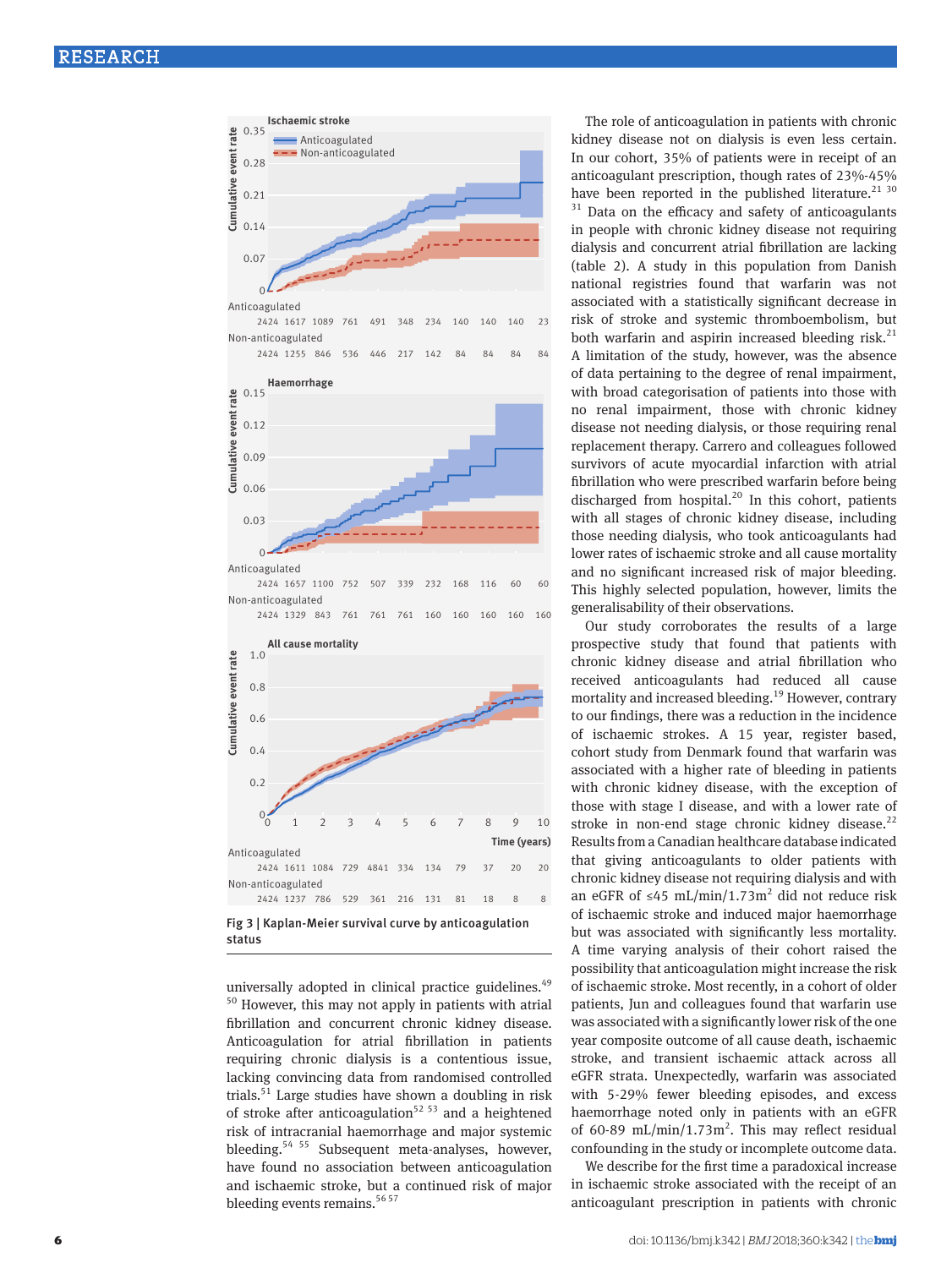#### Table 2 | Studies investigating the outcomes of anticoagulation compared with no anticoagulation in patients with non-dialysis chronic kidney disease and atrial fibrillation

| Report                             | Study design  | Population<br>selection                                                                                       | Sample size                                                                                            | Outcome of antico-<br>agulation versus no<br>anticoagulation                                                                                                                                        | Median<br>follow up<br>(years) | Event rate per<br>100 person years<br>(95% CI) in study<br>population                                                                                            | Hazard ratio or<br>relative risk for<br>anticoagulation<br>(95% CI)                                                                                                                                                                            | <b>Summary of findings</b>                                                                                                                      |
|------------------------------------|---------------|---------------------------------------------------------------------------------------------------------------|--------------------------------------------------------------------------------------------------------|-----------------------------------------------------------------------------------------------------------------------------------------------------------------------------------------------------|--------------------------------|------------------------------------------------------------------------------------------------------------------------------------------------------------------|------------------------------------------------------------------------------------------------------------------------------------------------------------------------------------------------------------------------------------------------|-------------------------------------------------------------------------------------------------------------------------------------------------|
| Olesen<br>JB et al.<br>$2012^{21}$ | Retrospective | All patients with<br>AF at hospital<br>discharge. ND-<br>CKD defined by<br>ICD codes                          | $n = 3587$<br>609 on antico-<br>agulants                                                               | Stroke: no effect<br>Bleeding: increased                                                                                                                                                            | <b>NA</b>                      | Stroke: 6.44 (6.02)<br>to 6.89)<br>Bleeding: 8.77<br>$(8.26 \text{ to } 9.30)$                                                                                   | Stroke: 0.84 (0.69<br>to $1.01$ )<br>Bleeding: 1.36<br>$(1.17 \text{ to } 1.59)$                                                                                                                                                               | Giving anticoagulants<br>to ND-CKD patients<br>increased bleeding<br>without reducing<br>strokes                                                |
| Keskar<br>V et al.<br>201730       | Retrospective | Patients aged<br>$≥66$ years<br>with eGFR <45<br>developing AF.<br><b>ESRD</b> patients<br>excluded           | $n = 6554$<br>1417 on<br>anticoagulants.<br>1417 propen-<br>sity matched<br>not on antico-<br>agulants | Stroke: no effect<br>Bleeding: increased<br>All cause mortality:<br>reduced                                                                                                                         | $0.73*$                        | Stroke: 4.13 (3.33)<br>to $5.07$ <sup>*</sup><br>Bleeding: 6.13<br>$(5.15 \text{ to } 7.24)^*$<br>All cause mortal-<br>ity: 12.3 (10.9 to<br>$13.8$ <sup>*</sup> | Stroke: 1.10 (0.78<br>to $1.56$ )<br>Bleeding: 1.42<br>$(1.04 \text{ to } 1.93)$<br>All cause mortality:<br>0.74 (0.62 to 0.88)                                                                                                                | In older patients, anti-<br>coagulation was asso-<br>ciated with increased<br>bleeding and reduced<br>mortality, and had no<br>effect on stroke |
| Jun M<br>et al,<br>$2017^{31}$     | Retrospective | Patients aged<br>≥66 years with<br>available eGFR<br>data. ESRD pa-<br>tients excluded.                       | $n=21530$<br>7446 on<br>anticoagulants,<br>7446 propen-<br>sity matched<br>not on antico-<br>agulants  | Composite outcome<br>at 1 year for all cause<br>death, ischaemic<br>stroke, and TIA:<br>eGFR ≥90: reduced<br>eGFR 60-89: reduced<br>eGFR 45-59: reduced<br>eGFR 30-44: reduced<br>eGFR <30: reduced | <b>NA</b>                      | <b>NA</b>                                                                                                                                                        | eGFR ≥ 90: 0.59<br>$(0.35 \text{ to } 1.01)$<br>eGFR 60-89: 0.61<br>$(0.54 \text{ to } 0.70)$<br>eGFR 45-59: 0.55<br>$(0.47 \text{ to } 0.65)$<br>eGFR 30-44: 0.54<br>$(0.44 \text{ to } 0.67)$<br>eGFR <30: 0.64<br>$(0.47 \text{ to } 0.87)$ | In older patients,<br>anticoagulation re-<br>duced the composite<br>outcome at 1 year<br>for death, ischaemic<br>stroke, and TIA                |
| Current<br>study                   | Retrospective | Patients aged<br>$\ge 65$ years with<br>an eGFR of <50<br>developing AF.<br><b>ESRD</b> patients<br>excluded. | $n=6977$<br>2434 on<br>anticoagulants,<br>2434 propen-<br>sity matched<br>not on antico-<br>agulants   | Stroke: increased<br>Bleeding: increased<br>All cause mortality:<br>reduced                                                                                                                         | 1.39<br>overall                | Stroke: $4.6*$<br>Bleeding: $1.2*$                                                                                                                               | Stroke: 2.60 (2.00<br>to 3.38)<br>Bleeding: 2.42<br>$(1.44 \text{ to } 4.05)$<br>All cause mortality:<br>$0.82$ (0.74 to 0.91)                                                                                                                 | In older patients,<br>anticoagulation<br>was associated with<br>increased stroke and<br>bleeding but reduced<br>mortality                       |

AF=atrial fibrillation; eGFR=estimated glomerular filtration rate in mL/min/1.73m<sup>2</sup>; ESRD=end stage renal disease; ICD – International Classification of Diseases; NA=not available; ND-CKD=nondialysis chronic kidney disease; TIA=transient ischaemic attack.

\*refers to anticoagulated group rather than the whole study population

kidney disease not requiring dialysis and new onset atrial fibrillation. This finding had previously been reported only in end stage kidney disease complicated by atrial fibrillation and is at odds with a systematic review of observational studies of patients with chronic kidney disease and concomitant atrial fibrillation, which found an overall reduction in ischaemic stroke and thromboembolic events after anticoagulation.<sup>57</sup> Several possible explanations exist.

We focused on older people who are at the highest risk of experiencing complications related to anticoagulation, resulting in the frequent discontinuation of both warfarin and direct oral anticoagulants, owing to the safety concerns of prescribers.28 58 Our sensitivity analyses enabled us to detect events occurring up to 160 days after discontinuation of anticoagulant therapy. Some transient ischaemic attacks and ischaemic stroke events may have been subclinical and therefore not coded in the data, but we think that this is unlikely given that our event rates for all outcomes were comparable to similar studies in the literature.<sup>30</sup>

Vitamin K antagonists, used in over 70% of the patients on anticoagulants in our study, may accelerate the development and progression of vascular calcification through carboxylation of matrix gla protein, a potent tissue bound inhibitor of calcification in the arterial wall.<sup>59</sup> This is especially relevant to older patients, who have the highest burden of vascular calcification. Furthermore, vascular calcification is markedly accelerated in chronic kidney disease and contributes to a higher rate of cardiovascular events and mortality.<sup>12 60</sup> Vascular calcification in older patients on anticoagulants may plausibly have led to a greater incidence of ischaemic strokes or lacunar infarcts in watershed vascular territories, although this is not known with precision. Also of concern is the finding that patients with chronic kidney disease patients are at greater risk of developing warfarin related nephropathy, $61$  potentially further compromising kidney function and compounding the risk of ischaemic and haemorrhagic stroke.<sup>62</sup> Direct oral anticoagulants have also been associated with declining renal function.<sup>63</sup>

In the absence of cause specific death data, we can only speculate on the possible explanation for reduced all cause mortality in the patients taking anticoagulants. It may be attributable to a lower rate of fatal strokes and protection against subsequent myocardial events, a finding shown with both warfarin<sup>64</sup> and rivaroxaban.<sup>65</sup> Although our groups were well matched, we cannot exclude the possibility of residual confounding by receipt of anticoagulation. Our finding of increased haemorrhage in patients taking anticoagulants corroborates several existing studies.<sup>19</sup> <sup>21</sup> <sup>24</sup> <sup>30</sup> Haemostatic dysfunction occurs early in chronic kidney disease, with uraemic toxins augmenting bleeding risk by altering platelet function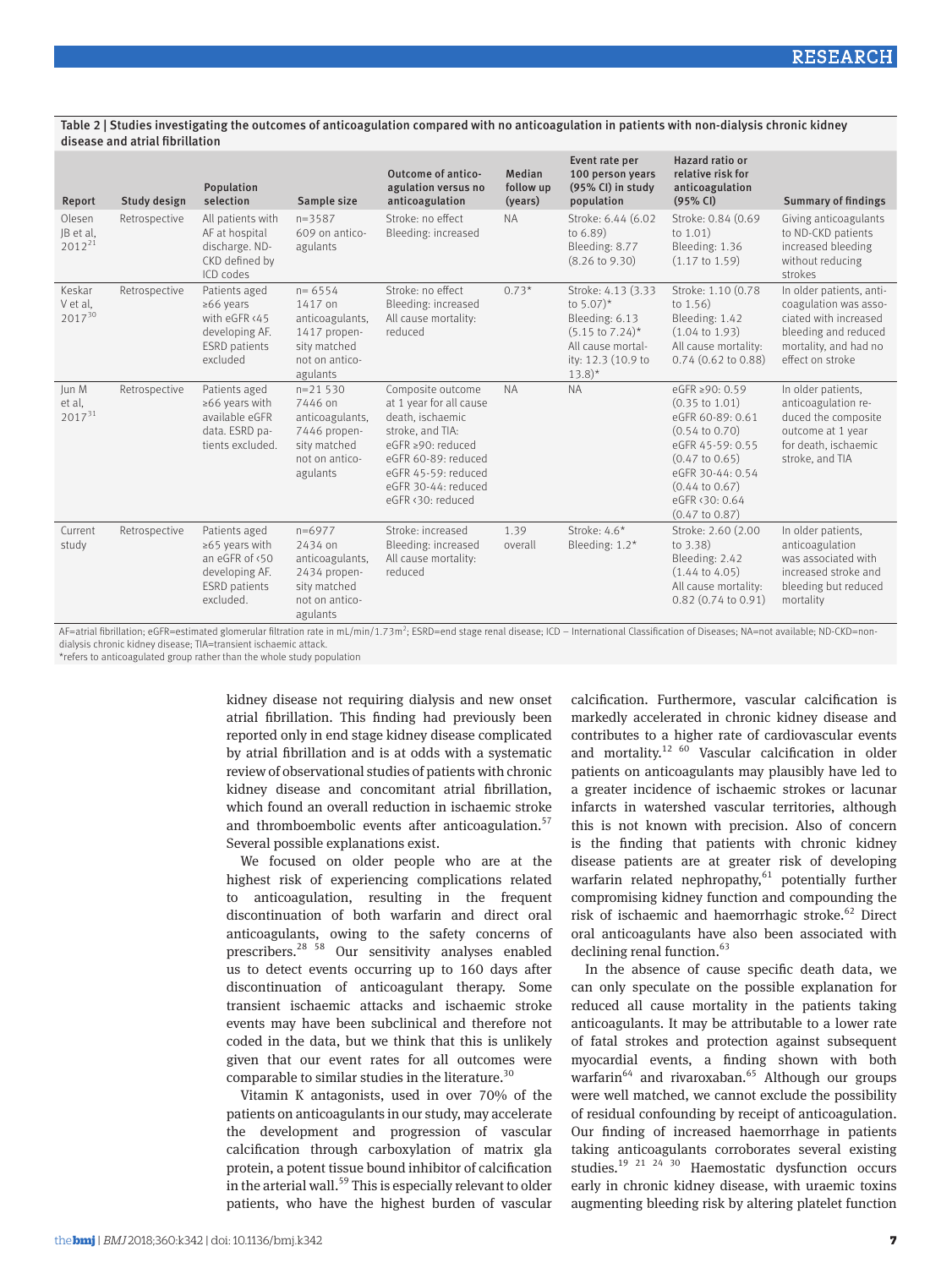both in terms of recruitment and activity, and this is accentuated by anticoagulation.<sup>12 25 66 67</sup>

To the best of our knowledge, this is the largest study to consider the efficacy and safety of giving anticoagulants to older patients with atrial fibrillation and chronic kidney disease in terms of ischaemic stroke, risk of bleeding, and all cause mortality. We used an established sentinel network of 110 UK primary care practices spanning 2.73 million patients, known to be representative of the general UK population.<sup>32 33</sup> The chronic kidney disease epidemiology collaboration creatinine equation was chosen as a surrogate marker of kidney function, now widely acknowledged as the most accurate marker currently available in routine clinical practice.<sup>68</sup> A further strength was the relatively long follow-up period, almost twice as long as a comparable study in this clinical scenario.30

Our work is not without limitations. The study population was derived from real world evidence with the inherent limitations of diagnostic coding and case ascertainment.<sup>69</sup> Misclassification bias may have occurred as we were unable to review electrocardiography and neuroimaging findings. We cannot exclude the possibility that some clinical coding was incomplete resulting in events being undetected. Reassuringly, our stroke and mortality rates are similar to a comparable study in this setting.<sup>30</sup> Haemorrhage rates were lower in our work but we used restrictive code based definitions for gastrointestinal and cerebral bleeding, rather than non-specific indicators such as the need for a blood transfusion that are used in other studies.<sup>30</sup> Severity of stroke is not readily available from the primary care record, so this could not be assessed.

Our study lacked the statistical power to undertake separate sub-analyses for gastrointestinal and cerebral bleeds. Despite well matched groups after propensity score matching, we cannot exclude that the reported associations were confounded by indication. Those taking anticoagulants may have had an inherent increased baseline rate of stroke. Furthermore, an assumption was that patients received adequate warfarin to put them in the therapeutic range of the international normal ratio, though this may be harder to achieve consistently in severe chronic kidney disease.70 We need robust randomised controlled trials to explore whether the reported associations in the present study are causal.

Our work is based on dispensed prescriptions for anticoagulant drugs; we did not examine data on patient adherence, so our findings should be interpreted with caution. Lastly, despite our large cohort, the proportion of patients receiving direct oral anticoagulants was small, so a comparison with vitamin K antagonists could not be undertaken. Future randomised controlled trials will provide clarity on this little studied management conundrum. $71$ 

#### **Conclusions**

Anticoagulation with vitamin K antagonists and, more recently, direct oral anticoagulants has been clearly shown to mitigate the risk of thromboembolism

in patients with atrial fibrillation in the general population. Applying this approach to older people with chronic kidney disease who develop atrial fibrillation may not be appropriate, because the present study shows a higher bleeding rate, and an increase, rather than reduction, in ischaemic stroke. The lower all cause mortality in those receiving anticoagulation in our study may reflect an undefined protective effect of anticoagulation.

The main clinical implication of our findings is the considerable uncertainty about the best approach to starting and managing anticoagulation in the setting of new onset atrial fibrillation in non-dialysis chronic kidney disease. Few reports are available, and their main findings are discordant, showing reduced stroke, $31$  no effect on stroke, $^{21\,30}$  and increased stroke in this present study. The most pressing need is for real world randomised controlled trials comparing no anticoagulation (placebo) with vitamin K antagonist or taking a hybrid approach of placebo versus direct oral anticoagulant versus vitamin K antagonists.<sup>71</sup> Meanwhile, given the present lack of guidelines, the decision to start anticoagulant treatment in patients with new onset atrial fibrillation should be made on an individual basis, weighing up the known risks and potential benefits and, where possible, taking into account patients' wishes.

The authors thank all of the patients and practices that are members of the RCGP Research and Surveillance Centre and allow their data to be shared; EMIS, In Practice Systems and TPP SystmOne who helped facilitate data extraction; Apollo Medical Systems for expertise in secure data processing; the core surveillance function of RCGP Research and Surveillance Centre, which is funded by Public Health England; Jeremy van Vlymen for his assistance using the software package R; Rachel Byford and Julian Sherlock, SQL developers, for their help with database management and data extraction.

Contributors: All authors contributed to the design, analysis, interpretation of data, drafting the article, or revising it critically for important intellectual content and approved the final version to be published. AJC is the senior and corresponding author and guarantor. Funding: None.

Competing interests: All authors have completed the Unified Competing Interest form (available on request from the corresponding author) and declare: AJC has received institutional grants and personal fees related to advice to Boehringer Ingelheim, Bayer, Daiichi Sankyo, and Pfizer/BMS, outside the submitted work; SdL reports grants from Darzi Fellow attached to the department, grants from NIHR Research for Patient Benefit, grants from Eli Lilly Real World Evidence Centre, grants from Astra-Zeneca, outside the submitted work; SK, AM, AC, MH, PG, SJ and DG have nothing to declare.

Transparency: The senior author (AJC) affirms that the manuscript is an honest, accurate, and transparent account of the study being reported; that no important aspects of the study have been omitted; and that any discrepancies from the study as planned (and, if relevant, registered) have been explained.

This is an Open Access article distributed in accordance with the Creative Commons Attribution Non Commercial (CC BY-NC 4.0) license, which permits others to distribute, remix, adapt, build upon this work non-commercially, and license their derivative works on different terms, provided the original work is properly cited and the use is noncommercial. See: http://creativecommons.org/licenses/by-nc/4.0/.

- 1 Ziff OJ, Camm AJ. Individualized approaches to thromboprophylaxis in atrial fibrillation. *Am Heart J* 2016;173:143-58. doi:10.1016/ j.ahj.2015.10.021.
- 2 Camm AJ, Kirchhof P, Lip GY, et al, European Heart Rhythm AssociationEuropean Association for Cardio-Thoracic Surgery. Guidelines for the management of atrial fibrillation: the Task Force for the Management of Atrial Fibrillation of the European Society of Cardiology (ESC). *Eur Heart J* 2010;31:2369-429. doi:10.1093/ eurheartj/ehq278.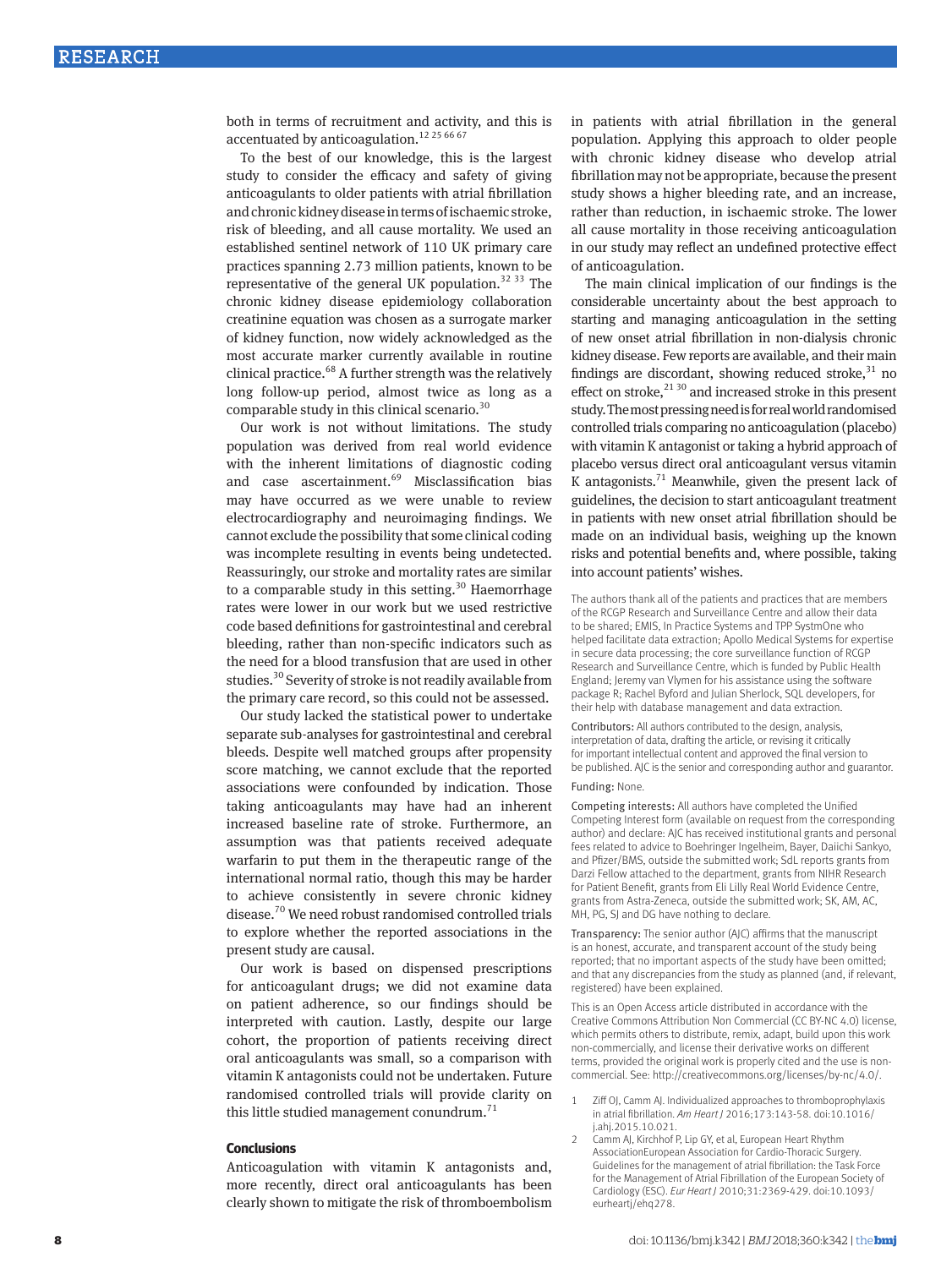- 3 Murray CJ, Vos T, Lozano R, et al. Disability-adjusted life years (DALYs) for 291 diseases and injuries in 21 regions, 1990-2010: a systematic analysis for the Global Burden of Disease Study 2010. *Lancet* 2012;380:2197-223. doi:10.1016/S0140- 6736(12)61689-4.
- 4 Fuster V, Rydén LE, Cannom DS, et al, American College of Cardiology/American Heart Association Task Force on Practice GuidelinesEuropean Society of Cardiology Committee for Practice GuidelinesEuropean Heart Rhythm AssociationHeart Rhythm Society. ACC/AHA/ESC 2006 Guidelines for the Management of Patients with Atrial Fibrillation: a report of the American College of Cardiology/ American Heart Association Task Force on Practice Guidelines and the European Society of Cardiology Committee for Practice Guidelines (Writing Committee to Revise the 2001 Guidelines for the Management of Patients With Atrial Fibrillation): developed in collaboration with the European Heart Rhythm Association and the Heart Rhythm Society. *Circulation* 2006;114:e257-354. doi:10.1161/CIRCULATIONAHA.106.177292.
- 5 Chugh SS, Havmoeller R, Narayanan K, et al. Worldwide epidemiology of atrial fibrillation: a Global Burden of Disease 2010 Study. *Circulation* 2014;129:837-47. doi:10.1161/ CIRCULATIONAHA.113.005119.
- 6 Benjamin EJ, Wolf PA, D'Agostino RB, Silbershatz H, Kannel WB, Levy D. Impact of atrial fibrillation on the risk of death: the Framingham Heart Study. *Circulation* 1998;98:946-52. doi:10.1161/01.CIR.98.10.946
- 7 Go AS, Hylek EM, Phillips KA, et al. Prevalence of diagnosed atrial fibrillation in adults: national implications for rhythm management and stroke prevention: the AnTicoagulation and Risk Factors in Atrial Fibrillation (ATRIA) Study. *JAMA* 2001;285:2370-5. doi:10.1001/ jama.285.18.2370
- 8 Kim MH, Johnston SS, Chu BC, Dalal MR, Schulman KL. Estimation of total incremental health care costs in patients with atrial fibrillation in the United States. *Circ Cardiovasc Qual Outcomes* 2011;4:313-20. doi:10.1161/CIRCOUTCOMES.110.958165.
- 9 Lee WC, Lamas GA, Balu S, Spalding J, Wang Q, Pashos CL. Direct treatment cost of atrial fibrillation in the older American population: a Medicare perspective. *J Med Econ* 2008;11:281-98. doi:10.3111/13696990802063425.
- 10 Stewart S, Murphy NF, Walker A, McGuire A, McMurray JJ. Cost of an emerging epidemic: an economic analysis of atrial fibrillation in the UK. *Heart* 2004;90:286-92. doi:10.1136/hrt.2002.008748
- 11 Soliman EZ, Prineas RJ, Go AS, et al, Chronic Renal Insufficiency Cohort (CRIC) Study Group. Chronic kidney disease and prevalent atrial fibrillation: the Chronic Renal Insufficiency Cohort (CRIC). *Am Heart J* 2010;159:1102-7. doi:10.1016/j.ahj.2010.03.027.
- 12 Kumar S, Bogle R, Banerjee D. Why do young people with chronic kidney disease die early? *World J Nephrol* 2014;3:143-55. doi:10.5527/wjn.v3.i4.143.
- 13 Nimmo C, Wright M, Goldsmith D. Management of atrial fibrillation in chronic kidney disease: double trouble. *Am Heart J* 2013;166:230-9. doi:10.1016/j.ahj.2013.05.010.
- 14 Kooiman J, van Rein N, Spaans B, et al. Efficacy and safety of vitamin K-antagonists (VKA) for atrial fibrillation in non-dialysis dependent chronic kidney disease. *PLoS One* 2014;9:e94420. doi:10.1371/ journal.pone.0094420.
- 15 Roldán V, Marín F, Fernández H, et al. Renal impairment in a "real-life" cohort of anticoagulated patients with atrial fibrillation (implications for thromboembolism and bleeding). *Am J Cardiol* 2013;111: 1159-64. doi:10.1016/j.amjcard.2012.12.045.
- 16 Lai HM, Aronow WS, Kalen P, et al. Incidence of thromboembolic stroke and of major bleeding in patients with atrial fibrillation and chronic kidney disease treated with and without warfarin. *Int J Nephrol Renovasc Dis* 2009;2:33-7.
- 17 Abdelhafiz AH, Myint MP, Tayek JA, Wheeldon NM. Anemia, hypoalbuminemia, and renal impairment as predictors of bleeding complications in patients receiving anticoagulation therapy for nonvalvular atrial fibrillation: a secondary analysis. *Clin Ther* 2009;31:1534-9. doi:10.1016/j.clinthera.2009.07.015.
- 18 Bonde AN, Lip GY, Kamper AL, et al. Net clinical benefit of antithrombotic therapy in patients with atrial fibrillation and chronic kidney disease: a nationwide observational cohort study. *J Am Coll Cardiol* 2014;64:2471-82. doi:10.1016/j.jacc.2014.09.051.
- 19 Banerjee A, Fauchier L, Vourc'h P, et al. A prospective study of estimated glomerular filtration rate and outcomes in patients with atrial fibrillation: the Loire Valley Atrial Fibrillation Project. *Chest* 2014;145:1370-82. doi:10.1378/chest.13-2103.
- 20 Carrero JJ, Evans M, Szummer K, et al. Warfarin, kidney dysfunction, and outcomes following acute myocardial infarction in patients with atrial fibrillation. *JAMA* 2014;311:919-28. doi:10.1001/ ama.2014.1334
- Olesen JB, Lip GY, Kamper AL, et al. Stroke and bleeding in atrial fibrillation with chronic kidney disease. *N Engl J Med* 2012;367: 625-35. doi:10.1056/NEJMoa1105594.
- 22 Bonde AN, Lip GY, Kamper AL, et al. Renal function and the risk of stroke and bleeding in patients with atrial fibrillation: an observational cohort study. *Stroke* 2016;47:2707-13. doi:10.1161/ STROKEAHA.116.014422.
- 23 Coresh J, Astor BC, Greene T, Eknoyan G, Levey AS. Prevalence of chronic kidney disease and decreased kidney function in the adult US population: Third National Health and Nutrition Examination Survey. *Am J Kidney Dis* 2003;41:1-12. doi:10.1053/ ajkd.2003.50007.
- 24 Jun M, James MT, Manns BJ, et al, Alberta Kidney Disease Network. The association between kidney function and major bleeding in older adults with atrial fibrillation starting warfarin treatment: population based observational study. *BMJ* 2015;350:h246. doi:10.1136/bmj.h246.
- 25 Ng KP, Edwards NC, Lip GY, Townend JN, Ferro CJ. Atrial fibrillation in CKD: balancing the risks and benefits of anticoagulation. *Am J Kidney Dis* 2013;62:615-32. doi:10.1053/j.ajkd.2013.02.381.
- 26 Andreotti F, Rocca B, Husted S, et al, ESC Thrombosis Working Group. Antithrombotic therapy in the older: expert position paper of the European Society of Cardiology Working Group on Thrombosis. *Eur Heart J* 2015;36:3238-49. doi:10.1093/eurheartj/ehv304.
- 27 Reinecke H, Brand E, Mesters R, et al. Dilemmas in the management of atrial fibrillation in chronic kidney disease. *J Am Soc Nephrol* 2009;20:705-11. doi:10.1681/ASN.2007111207.
- 28 Hylek EM, Evans-Molina C, Shea C, Henault LE, Regan S. Major hemorrhage and tolerability of warfarin in the first year of therapy among older patients with atrial fibrillation. *Circulation* 2007;115:2689-96. doi:10.1161/ CIRCULATIONAHA.106.653048.
- 29 Biteker M, Başaran Ö, Doğan V, et al. Real-world clinical characteristics and treatment patterns of individuals aged 80 and older with nonvalvular atrial fibrillation: results from the real-life multicenter survey evaluating stroke study. *J Am Geriatr Soc* 2017;65:1684-90. doi:10.1111/jgs.14855.
- 30 Keskar V, McArthur E, Wald R, et al. The association of anticoagulation, ischemic stroke, and hemorrhage in older adults with chronic kidney disease and atrial fibrillation. *Kidney Int* 2017;91:928-36. doi:10.1016/j.kint.2016.10.017.
- 31 Jun M, James MT, Ma Z, et al, Alberta Kidney Disease Network. Warfarin initiation, atrial fibrillation, and kidney function: comparative effectiveness and safety of warfarin in older adults with newly diagnosed atrial fibrillation. *Am J Kidney Dis* 2017;69:734-43. doi:10.1053/j.ajkd.2016.10.018.
- 32 Correa A, Hinton W, McGovern A, et al. Royal College of General Practitioners Research and Surveillance Centre (RCGP RSC) sentinel network: a cohort profile. *BMJ Open* 2016;6:e011092. doi:10.1136/ bmjopen-2016-011092.
- 33 McGovern A, Hinton W, Correa A, Munro N, Whyte M, de Lusignan S. Real-world evidence studies into treatment adherence, thresholds for intervention and disparities in treatment in people with type 2 diabetes in the UK. *BMJ Open* 2016;6:e012801. doi:10.1136/ bmjopen-2016-012801.
- 34 von Elm E, Altman DG, Egger M, Pocock SJ, Gøtzsche PC, Vandenbroucke JP, et al, STROBE Initiative. The strengthening the reporting of observational studies in epidemiology (STROBE) statement: guidelines for reporting observational studies. *Lancet* 2007;370:1453-7. doi:10.1016/S0140-6736(07)61602-X.
- 35 Levey AS, Stevens LA, Schmid CH, et al, CKD-EPI (Chronic Kidney Disease Epidemiology Collaboration). A new equation to estimate glomerular filtration rate. *Ann Intern Med* 2009;150:604-12. doi:10.7326/0003-4819-150-9-200905050-00006
- 36 Giugliano RP, Ruff CT, Braunwald E, et al, ENGAGE AF-TIMI 48 Investigators. Edoxaban versus warfarin in patients with atrial fibrillation. *N Engl J Med* 2013;369:2093-104. doi:10.1056/NEJMoa1310907.
- 37 Connolly SJ, Ezekowitz MD, Yusuf S, et al, RE-LY Steering Committee and Investigators. Dabigatran versus warfarin in patients with atrial fibrillation. *N Engl J Med* 2009;361:1139-51. doi:10.1056/ NEJMoa0905561.
- 38 Granger CB, Alexander JH, McMurray JJ, et al, ARISTOTLE Committees and Investigators. Apixaban versus warfarin in patients with atrial fibrillation. *N Engl J Med* 2011;365:981-92. doi:10.1056/ NEJMoa1107039.
- 39 Patel MR, Mahaffey KW, Garg J, et al, ROCKET AF Investigators. Rivaroxaban versus warfarin in nonvalvular atrial fibrillation. *N Engl J Med* 2011;365:883-91. doi:10.1056/NEJMoa1009638.
- 40 de Lusignan S. Codes, classifications, terminologies and nomenclatures: definition, development and application in practice. *Inform Prim Care* 2005;13:65-70.
- 41 Liaw ST, Rahimi A, Ray P, et al. Towards an ontology for data quality in integrated chronic disease management: a realist review of the literature. *Int J Med Inform* 2013;82:10-24. doi:10.1016/j. ijmedinf.2012.10.001.
- 42 Lévesque LE, Hanley JA, Kezouh A, Suissa S. Problem of immortal time bias in cohort studies: example using statins for preventing progression of diabetes. *BMJ* 2010;340:b5087. doi:10.1136/ bmj.b5087.